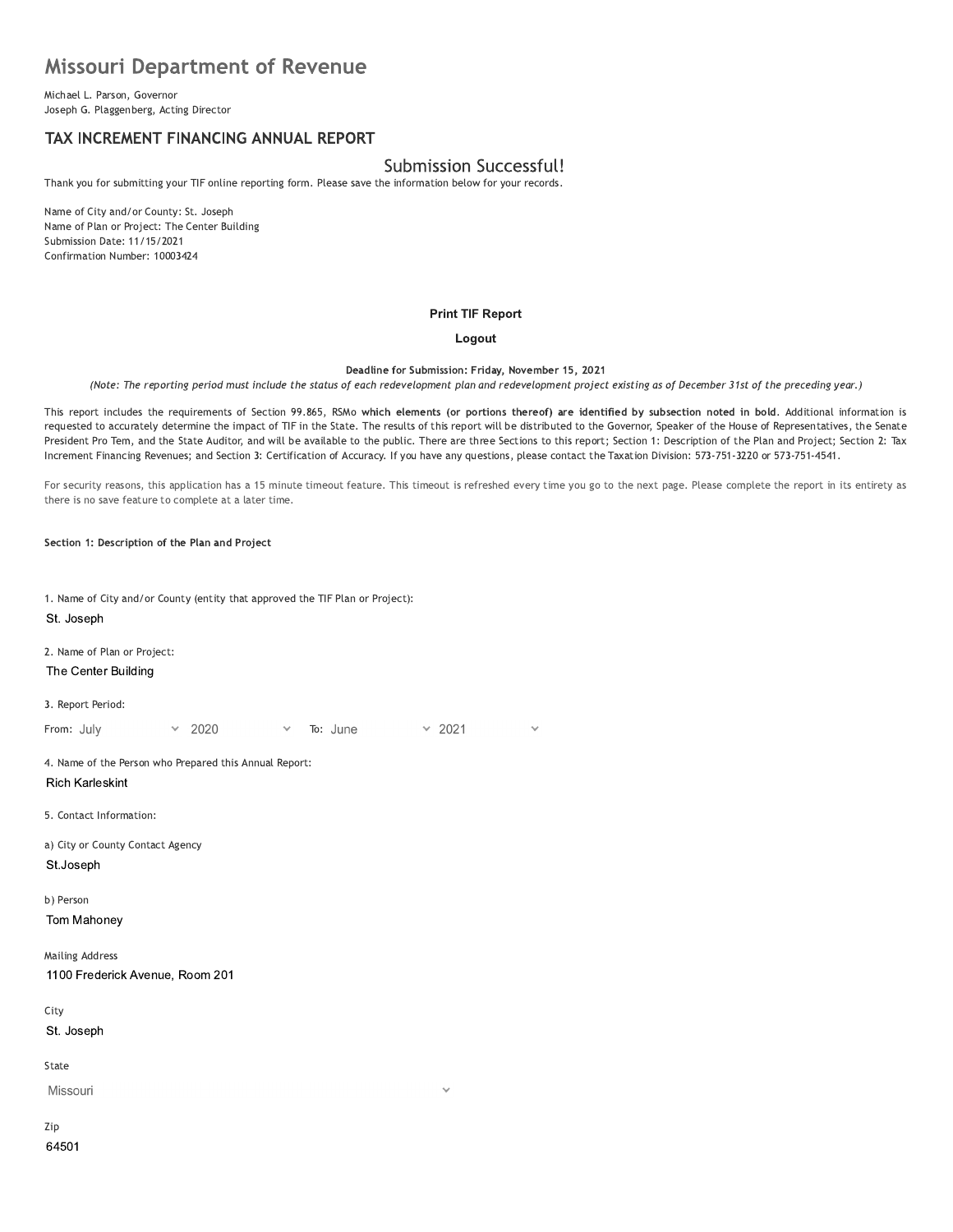| 816-271-5526                                               |                                                                                                                                  |
|------------------------------------------------------------|----------------------------------------------------------------------------------------------------------------------------------|
| Fax                                                        |                                                                                                                                  |
| 816-271-4697                                               |                                                                                                                                  |
| E-mail Address                                             |                                                                                                                                  |
| tmahoney@stjoemo.org                                       |                                                                                                                                  |
| c) Private Sector Developer                                |                                                                                                                                  |
| Mid-City Partnership                                       |                                                                                                                                  |
| d) Person                                                  |                                                                                                                                  |
| Kirby Brooner                                              |                                                                                                                                  |
| Phone                                                      |                                                                                                                                  |
| 816-390-5592                                               |                                                                                                                                  |
| Fax                                                        |                                                                                                                                  |
| 816-238-9553                                               |                                                                                                                                  |
| E-mail Address                                             |                                                                                                                                  |
| kirbybrooner@hotmail.com                                   |                                                                                                                                  |
| 6. Original Date Plan/Project Approved:                    |                                                                                                                                  |
| January                                                    | $\times$ 2010                                                                                                                    |
| 7. Ordinance Number (if available):                        |                                                                                                                                  |
| 7885                                                       |                                                                                                                                  |
| 8. Most Recent Plan Amendment Date (if any): [99.865.1(9)] |                                                                                                                                  |
| Select a Month                                             | $\times$ 20                                                                                                                      |
| 9. Ordinance Number (if available):                        |                                                                                                                                  |
|                                                            |                                                                                                                                  |
| 10. State House District:<br>27                            |                                                                                                                                  |
| 11. State Senate District:                                 |                                                                                                                                  |
| 34                                                         |                                                                                                                                  |
| 12. School District:                                       |                                                                                                                                  |
| 294                                                        |                                                                                                                                  |
|                                                            | 13. General Location of Area or Project Area (if available, please e-mail a copy of Redevelopment Area Boundary Map from Plan to |
|                                                            | The redevelopment area is located at 613 Edmond Street and 119-123 South 6th Street.                                             |
|                                                            |                                                                                                                                  |
|                                                            | 11                                                                                                                               |
| 14. Brief Description of Plan/Project: [99.865.1(10)]      |                                                                                                                                  |

13. General Location of Area or Project Area (if available, please e-mail a copy of Redevelopment Area Boundary Map from Plan to TIFreporting@dor.mo.gov:[99.865.1(10)] The redevelopment area is located at 613 Edmond Street and 119-123 South 6th Street.

I he approved plan consists of renovating the Center Building which includes buy thru 613 Edmond and 119 14. Brief Description of Plan/Project: [99.865.1(10)]<br>The approved plan consists of renovating the Center Building which includes 609 thru 613 Edmond and 119<br>The approved plan consists of renovating the Center Building wii of non-functional vaults to compliment the sidewalks and streetscape on Felix Street. The entire building will be divided into one 15,250 sq ft unit for restaurant/banquet facilities with three planned retail/office units. Description of Plan/Project: [99.865.1(10)]<br>proved plan consists of renovating the Center Building which includes 609 thru 613 Edmond and 119<br>123 S 6th Street. The project will include all new infrastructure including side 14. Brief Description of Plan/Project: [99.865.1(10)]<br>The approved plan consists of renovating the Center Building which includes 609 thru 613 Edmond and 119<br>through 123 S 6th Street. The project will include all new infra

15. Plan/Project Status (checkmark one which best describes status):

 $\bigcirc$ Starting-Up

OSeeking Developer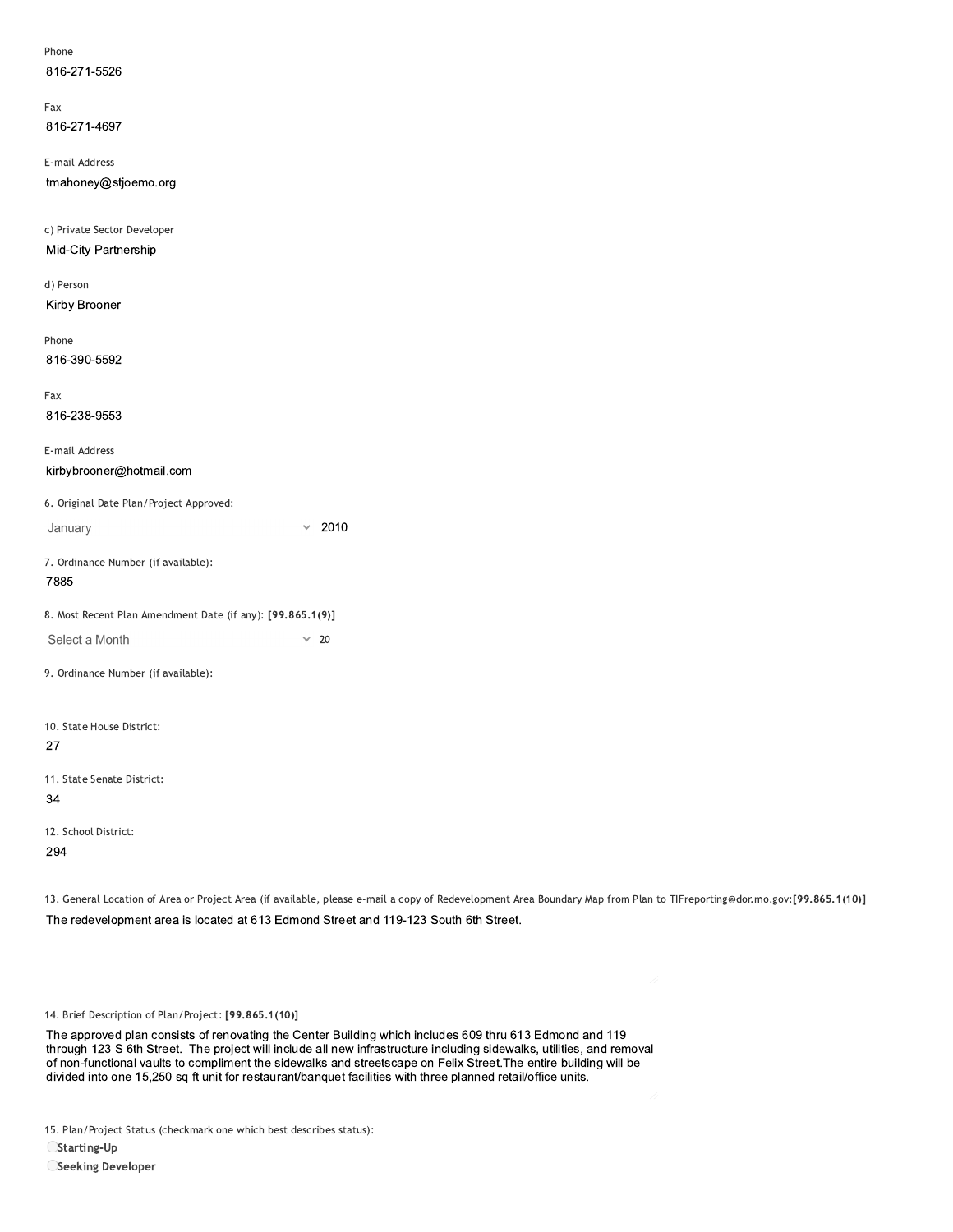**OUnder Construction OFully-Operational Olnactive ODistrict Dissolved** If clarification is needed on Plan/Project Status:

Optional...

16. Area Type (checkmark all applicable):

**Ø** Blight

Conservation

Economic Development

17. How was the "but-for" determination made? (checkmark all applicable):

Project had unusual/extraordinary costs that made the project financially unfeasible in the market place.

 $\Box$  Project required significant public infrastructure investment to remedy existing inadequate conditions.

Project required significant public infrastructure investment to construct adequate capacity to support the project.

□ Project required parcel assembly and/or relocation costs.

If clarification is needed on "but-for" determination:

Optional...

18. Major Development Obstacles to be Overcome:

Unsanitary or unsafe conditions. Economic under-utilization. Inadequate parking lot adjacent to building. Building conditions which demonstrate unsanitary or unsafe conditions. Vacant/underdeveloped buildings create conditions which constitute an economic and social liability.

19. Briefly Describe the Project's Public Benefits: [99.865.1(10)]

The Center Building redevelopment plan will result in increased employment within the retail market and enhance the tax base of the City. Another benefit of the plan is to initiate and encourage downtown development.

20. Briefly Describe Agreements with the Developer: [99.865.1(9)]

 $N/A$ 

|            |  | 21. Brief Description of Any Agreements with the Affected Taxing Districts: [99.865.1(9)] |  |  |  |  |
|------------|--|-------------------------------------------------------------------------------------------|--|--|--|--|
| <b>AIA</b> |  |                                                                                           |  |  |  |  |

 $N/A$ 

22. Number of Relocated Residences During This Report Period:

 $\mathbf 0$ 

23. Number of Relocated Businesses During This Report Period:

 $\mathbf 0$ 

24. Number of Parcels Acquired Through Use of Eminent Domain Power in This Report Period: [99.865.1(12)]

 $\mathbf 0$ 

25. Identify any Businesses that have Relocated to the Redevelopment Area During This Report Period: (Completion of this section satisfies requirements of 99.810.2 'New Business Report', otherwise due by the last day of February).

> Name: Address: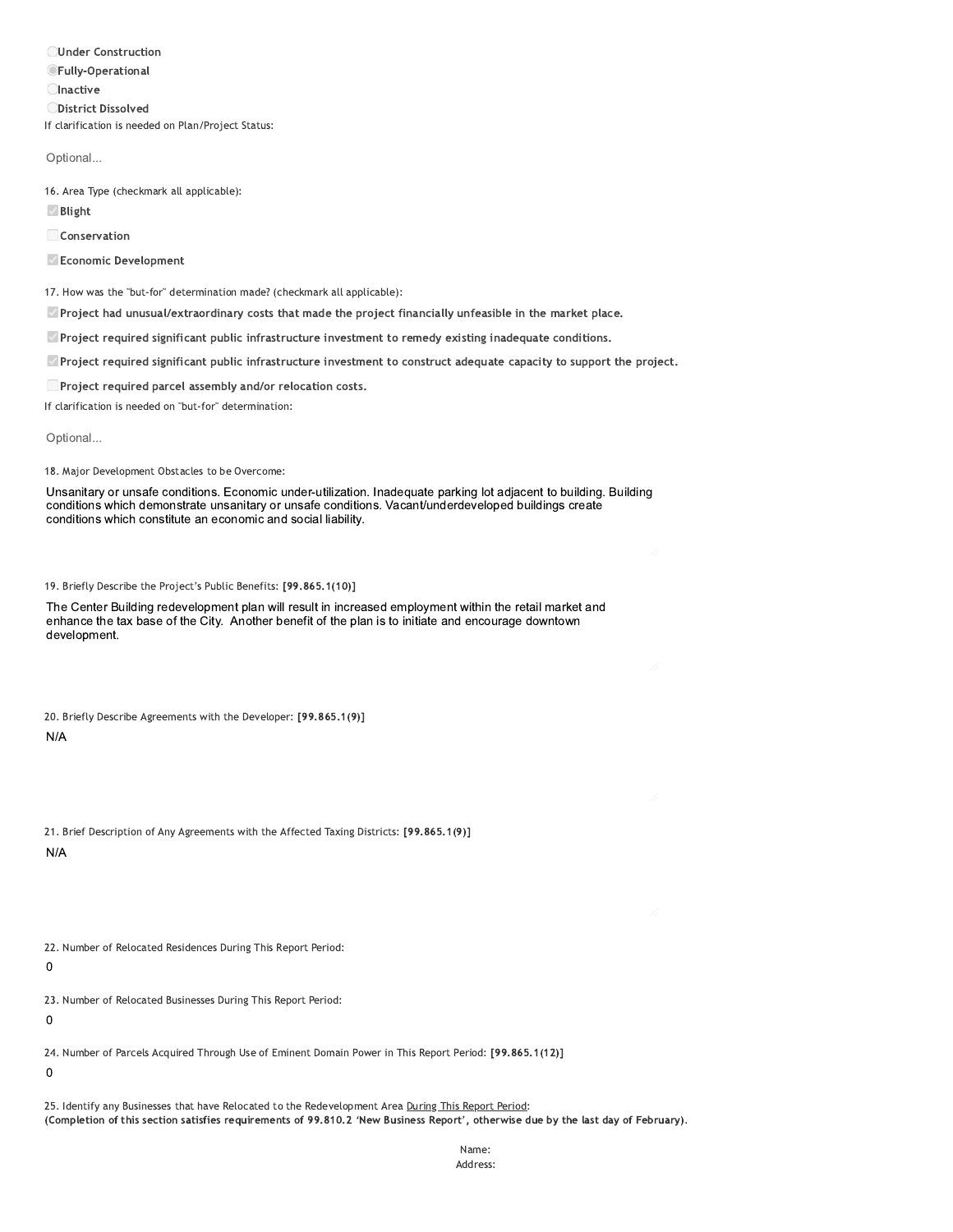#### Phone Number: Primary Business Line: Relocated From What City/County?

26. Estimate of New Jobs: Projected: 59

Actual to date: 58

27. Estimate of Retained Jobs: Projected: 0

Actual to date: 0

Section 2: Tax Increment Financing Revenues

TIF Revenue Deposits to the Special Allocation Fund as of the Report Date:

a) Payments in Lieu of Taxes (PILOTs): [99.865.1(6)]

Total received since inception: \$116,126.17

Amount on hand (as of report date):  $$0.00$ 

b) Economic Activity Taxes (EATs): [99.865.1(8)]

Total received since inception: \$290,814.21

Amount on hand (as of report date):  $$1,438.11$ 

Total Revenue on hand in the Special Allocation Fund as of Report Date: [99.865.1(1)]  $$1,438.11$ 

29. Expenditures for Total Project Costs Funded by TIF: [99.865.1(2)]

a) Public Infrastructure (streets, utilities, etc)

Total Since Inception:

 $\sqrt{5}$  O

Report Period Only:

 $\sqrt{5}$  O

b) Site Development (grading, dirt moving, etc.)

Total Since Inception: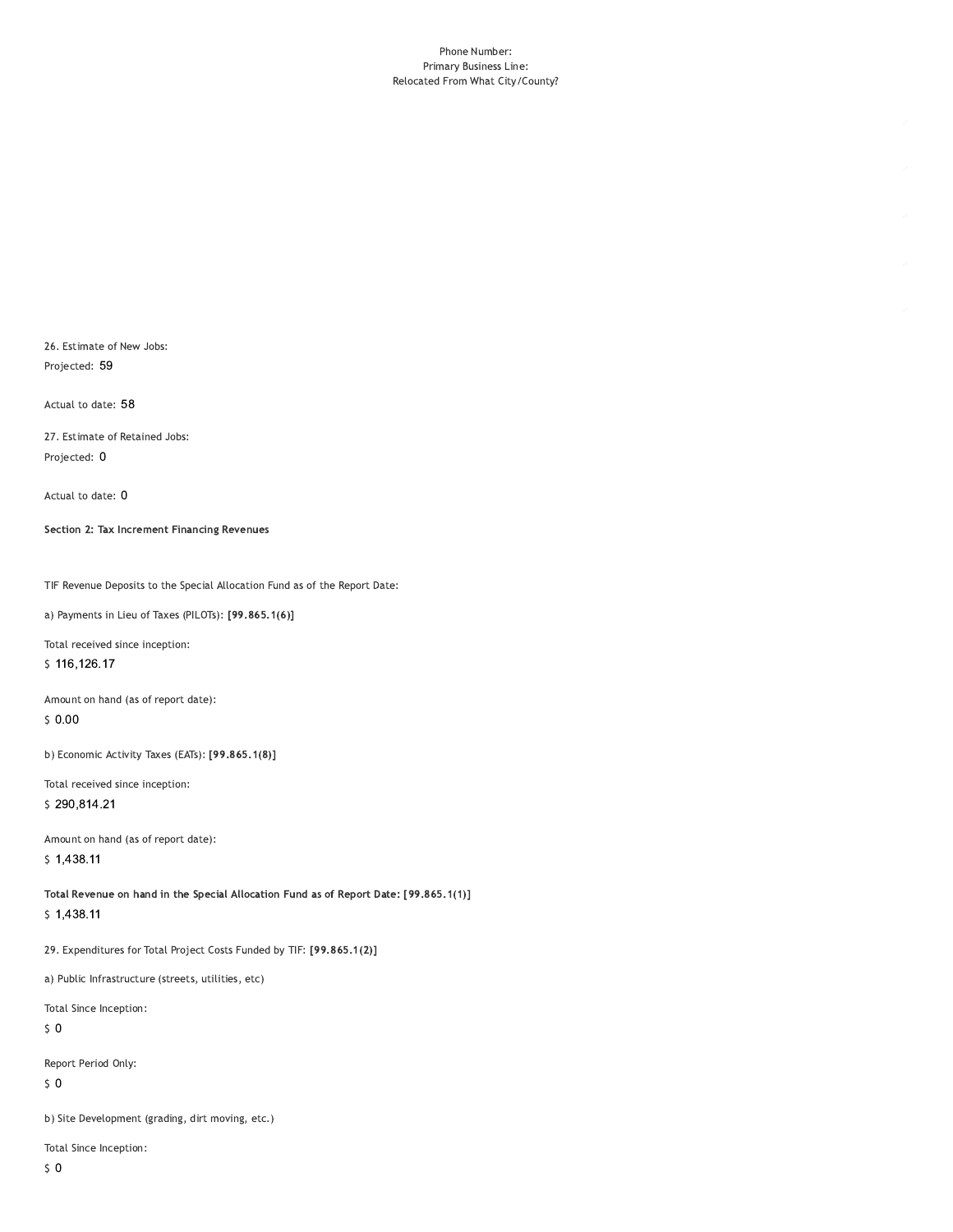Report Period Only:

 $\zeta$  0

c) Rehab of Existing Buildings [99.865.1(11)]

Total Since Inception: \$1,163,983.30

Report Period Only:

 $50$ 

d) Acquisition of Land or Buildings [99.865.1(11)]

Total Since Inception:

 $50$ 

Report Period Only:

 $\sqrt{5}$  O

e) Other (specify): Project Implementation

Total Since Inception:

\$4,574.50

Report Period Only:  $\zeta$  0

f) Other (specify): Soft Costs

Total Since Inception: \$29,066.20

Report Period Only:

 $\sqrt{5}$  O

Amount Paid on Debt Service: [99.865.1(3)]

g) Payments of Principal and Interest on Outstanding Bonded Debt:

Since Inception:

 $50$ 

This Reporting Period:

 $\sqrt{5}$  O

h) Reimbursement to Developer for Eligible Costs:

Since Inception: \$377,869.39

This Reporting Period: \$29,317.30

i) Reimbursement to Municipality (or other Public Entity) for Eligible Costs:

Since Inception:

\$20,412.55

This Reporting Period:  $$1,602.94$ 

30. Anticipated TIF Reimbursable Costs (Only include hard costs; do not include interest or bond issuance costs.):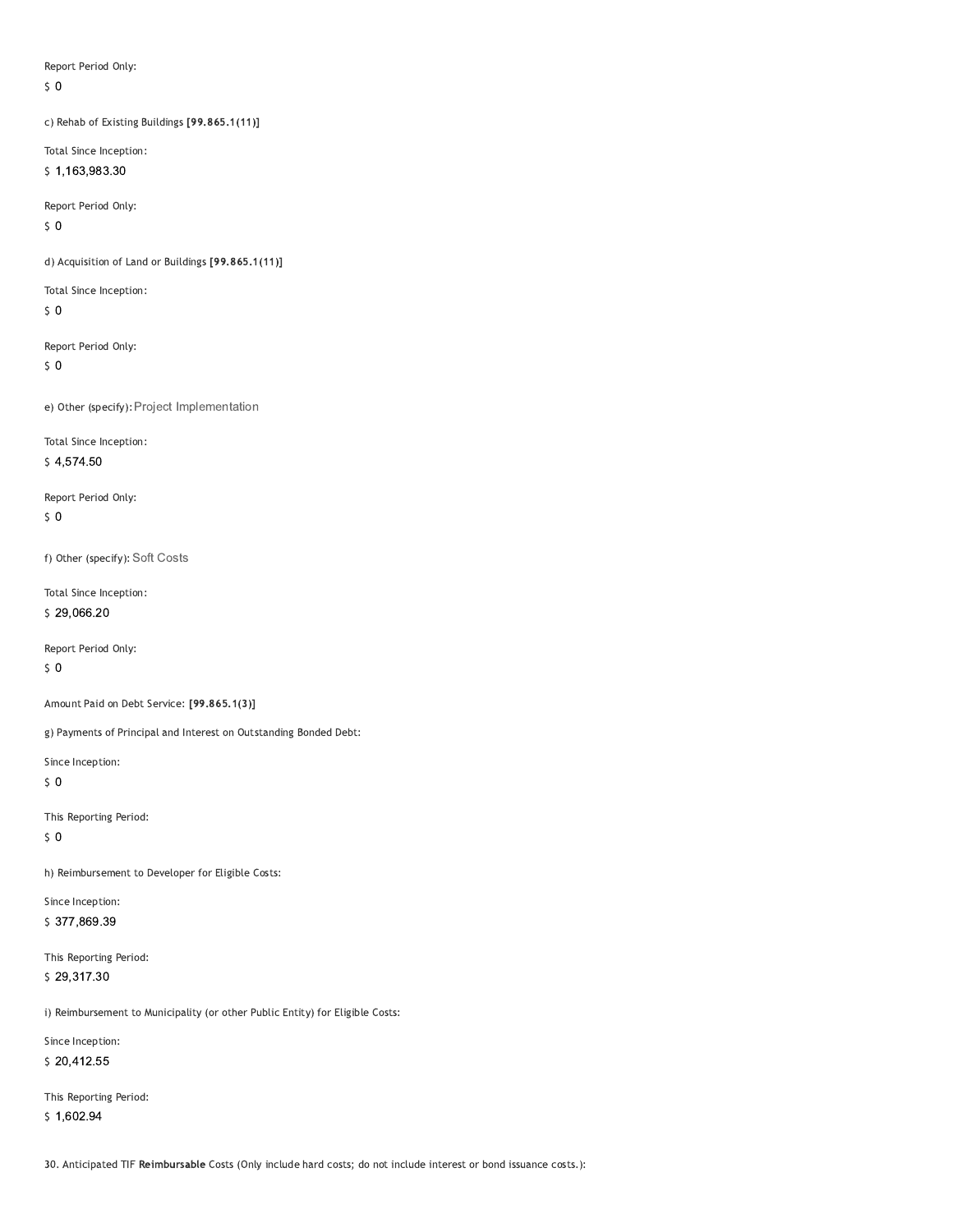a) Public Infrastructure and Site Development Costs (utility extensions, road improvements, stormwater, demolition, grading, etc.):

#### \$903,630

b) Property Acquisition and Relocation Costs:

 $50$ 

c) Project Implementation Costs (including professional fees):

 $$144,378$ 

d) Other (specify, as applicable): Soft Costs

\$307,089

e) Other (specify): Optional...

 $\mathsf{S}$  0

f) Other (specify): Optional...

 $\mathsf{S}$  0

Total Anticipated TIF Reimbursable Project Costs:

\$1,355,097

31. Anticipated Total Project Costs:

#### \$2,737,144

(Please e-mail a copy of the budgets from the Redevelopment Plan for Anticipated Total Project Costs and Anticipated Reimbursable TIF Costs if any revisions occurring since previous filing to TIFreporting@dor.mo.gov.)

32. TIF Financing Method (checkmark all applicable):

Pay-as-you-go

General Obligation Bonds

TIF Notes

 $\Box$ Loan

TIF Bond

Industrial Revenue Bond

Other Bond

 $\Box$  Other

Maturity of TIF Obligations (term of the TIF payout)

33. Original Estimate (# of years to retirement):

## 23

34. Current Anticipated Estimate (# of years to retirement):

### $12$

**Estimated Increase in Tax Generation** 

35. Original Assessed Value of the Redevelopment Project: [99.865.1(4)]

## \$26,090

36. Assessed Valuation Added to the Redevelopment Project (as of the end of the reporting period): [99.865.1(5)]

\$208,090

37. Anticipated Assessed Value at Time of District Termination:

#### \$383,873.46

38. Total Amount of Base Year EATs: [99.865.1(7)]

#### $50$

39. Total Amount of Base Year PILOTs:

 $$1,571.06$ 

40. Total Annual EATs Anticipated at Time of District Termination:

#### $$61,444.07$